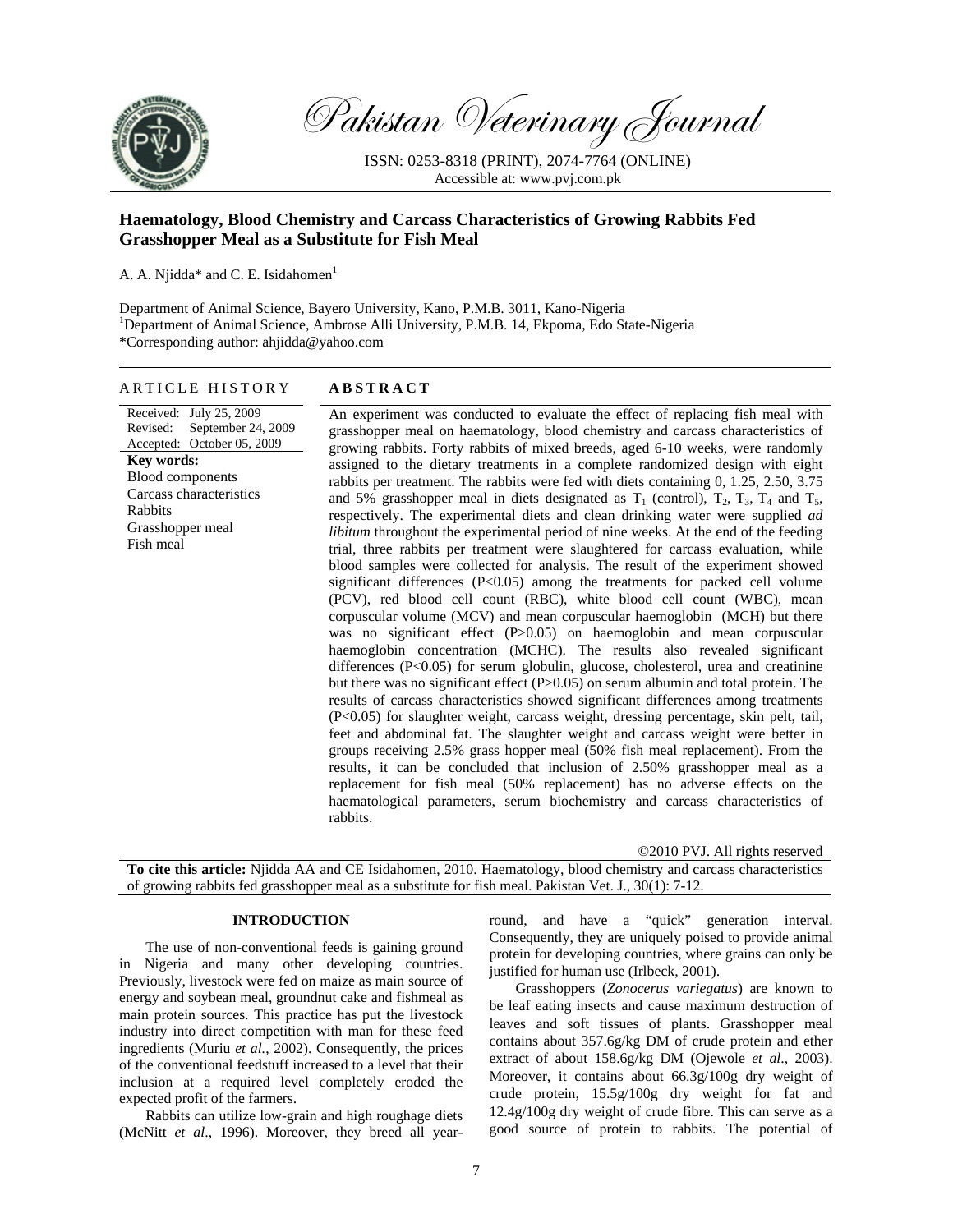The ingestion of numerous dietary components has measurable effects on blood constituents (Animashahun *et al*, 2006; Bhatti *et al*., 2009). Although nutrient levels in the blood and body fluids may not be valid indication of nutrient function at cellular level, they are considered to be proximate measures of long-term nutritional status (Animashahun *et al*., 2006). According to Maxwell *et al*. (1990), blood parameters are important in assessing the quality and suitability of feed ingredients in farm animals. Animashahun *et al.* (2006) affirmed that the comparison of blood chemistry profile with nutrient intake might indicate the need for adjustment of certain nutrients upward or downward for different population groups. The objective of this study was to investigate the effects of grasshopper meal on haematological indices, blood chemistry and carcass characteristics of growing rabbits.

# **MATERIALS AND METHODS**

#### **Experimental animals**

Forty weaned rabbits (Dutch x Zealand White), aged 6 to 10 weeks, were randomly assigned to five dietary treatment groups with eight rabbits per treatment. Each rabbit was housed in hutches measuring 45 x 30 x 42cm. Five experimental diets (Table 1) designed as  $T_1$ ,  $T_2$ ,  $T_3$ ,  $T_4$  and  $T_5$  containing 0 (control), 1.25, 2.50, 3.75 and 5% of grasshopper meal (GHP), respectively were prepared. These diets were analyzed for dry matter (DM), crude fibre (CF), crude protein (CP), ether extract (EE), ash, calcium and phosphorus according to AOAC (2002) methods. The grasshopper meal replaced fishmeal in the diets. The experimental diets and clean drinking water were supplied to the rabbits *ad libitum* throughout the experimental period of nine weeks.

#### **Post treatment monitoring**

At the end of the experiment, three rabbits per treatment were randomly selected, weighed, slaughtered and skinned. After evisceration, the gastrointestinal tracts (GIT) were removed and the empty carcass weight recorded. The carcass was cut into parts viz: head, tail feet, shoulder, rack/ribs, loin and hind-legs. The organ weights which included liver, lungs, kidneys and fat were expressed as percentage of slaughter weight. Blood samples from each of the rabbit in the treatment groups were obtained using a 5ml plastic syringe through the marginal ear vein into well labeled sample bottles that contained ethylene diamine tetra-acetic acid (EDTA) as anticoagulant. The packed cell volume (PCV), red blood cell (RBC), white blood cell (WBC) and the haemoglobin (Hb) concentrations were measured using the Wintrobes Microhaematocrit, improved Neubauer haemocytometer and Cyanomethaemoglobin methods respectively (Coles, 1986), while mean corpuscular haemoglobin (MCH) levels were calculated according to Bush (1991). Similarly, blood samples collected without anti coagulant were used for the determination of serum biochemical constituents viz. albumin, globulin, total protein, glucose, cholesterol, blood urea and creatinine, using commercially available analytical kits.

# **Statistical analysis**

All data collected were subjected to analysis of variance (ANOVA), using completely randomized design. Significant differences (P<0.05) among treatment means were determined by the least significant difference (LSD), as outlined by Steel and Torrie (1980).

## **RESULTS AND DISCUSSION**

#### **Proximate composition**

The results of the chemical analysis of diets are shown in Table 2. The crude protein (CP) in experimental rations ranged between 24.03 and 24.25%, which is adequate for growing rabbits, as Omole (1977) recommended about 18% CP for growing rabbits. The crude fibre (CF) levels (10.44 to 16.87%) increased with increase in level of grasshopper meal in the diets. This may be due to the fact that grasshopper meal contains about 12.4% CF (Ladeji *et al.*, 2003). The levels (10.44 to 16.87%) were adequate to meet the CF needs of rabbits, though levels above 17% were reported to depress weight gain (De Blas *et al*., 1986). The fat content in grasshopper meal ranged between 4.36 and 6.89%, which compares favourably with the 2–5% fat levels recommended for young rabbits by Irlbeck (2001). The metabolizable energy (ME) was within the range of 2500 to 2800 Kcal/kg as recommended by Aduku and Olukosi (1990). The results of the proximate analysis of the grasshopper meal showed that it contained 64.32% CP, 11.25% CF and 13.15% EE on the average.

#### **Haematological parameters**

The results of the haematological indices are presented in Table 3. There were significant differences (P<0.05) among groups for all the haematological parameters, except for haemoglobin (Hb) and mean corpuscular haemoglobin concentration (MCHC). The PCV values (34.00 to 41.00%) were within the range of 30–50% reported by Poole (1987) and 33 to 50% reported by Hillyer (1994) for growing rabbits. The values obtained for all the treatment groups indicate nutritional adequacy of all diets since values did not indicate mal-orunder nutrition (Church *et al.*, 1984). The RBC count showed significant differences (P<0.05) among treatments. The values were within the range of 3.07 to 7.50 x  $10^6/\text{mm}^3$  reported by Fudge (1999) but lower than 5–8 x 10<sup>6</sup>/mm<sup>3</sup> reported by Anon (1980). Hackbath *et al.* (1983) reported that increased RBC values were associated with high quality dietary protein and with disease free animals. These observations were related to the composition of the diet (Table 1) and the health status of the rabbits since no rabbit died as a result of any disease. The white blood cell count (WBC) ranged from 5.30 to 9.10 x  $10^3/\text{mm}^3$ , the values were within the range of 5 to 13 x  $10^3/\text{mm}^3$  reported by Hillyer (1994) for healthy young rabbits. These results indicate that the animals were healthy because decrease in number of WBC below the normal range is an indication of allergic conditions, anaphylactic shock and certain parasitism, while elevated values (leucocytosis) indicate the existence of a recent infection, usually with bacteria (Ahamefule *et al.,* 2008). The haemoglobin (Hb) concentration compared favourably with the values of 9.4–17.4 g/dl reported by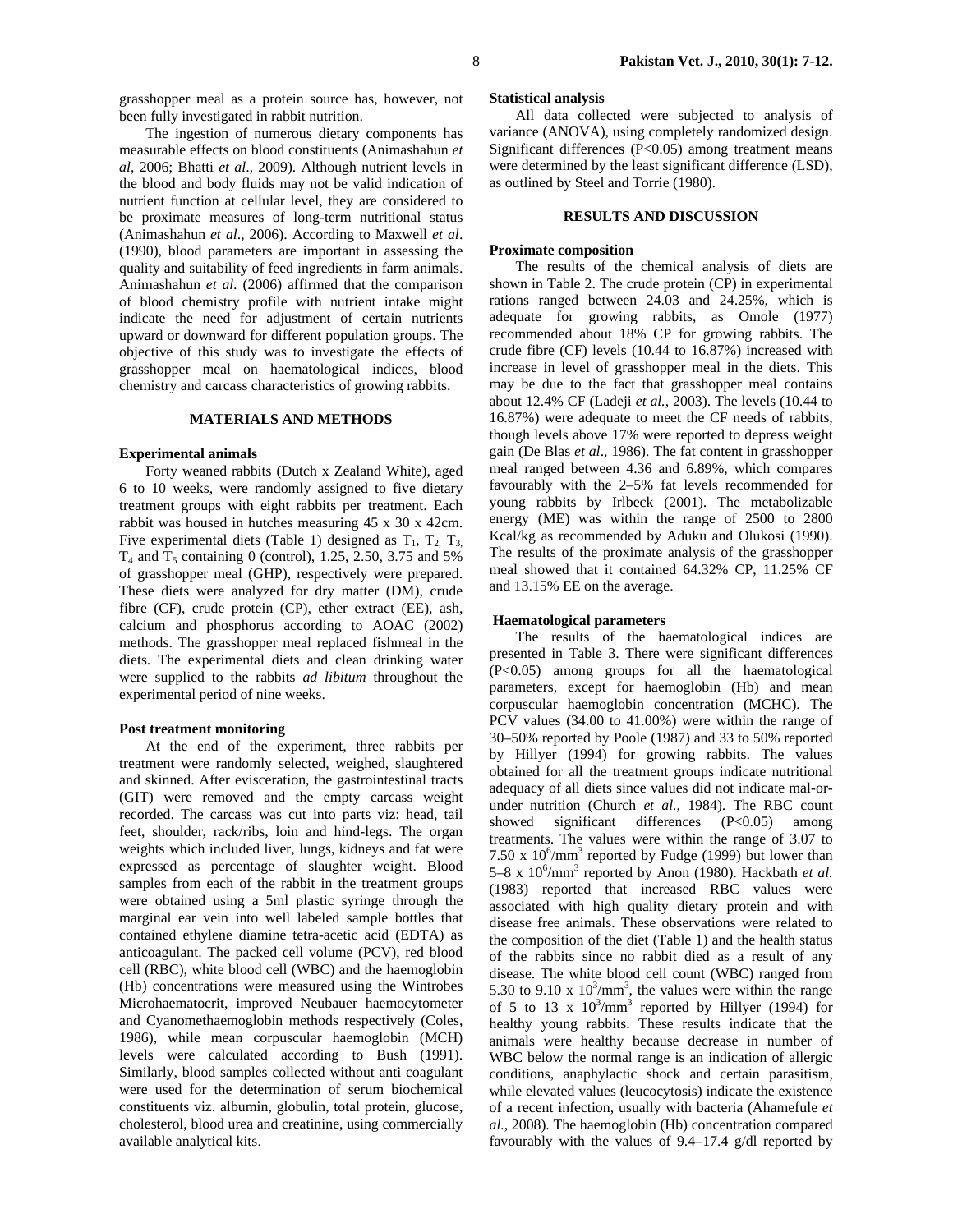Fudge (1999) and Niidda *et al.* (2006). Animals given T<sub>4</sub> had the highest Hb concentration, though it was within the normal range. Hackbath *et al*. (1983) recorded a strong influence of diet on haematological traits, PCV and Hb being very strong indicators of nutritional status of animals. The MCH, MCV and MCHC values were within range of 50 to 75  $\text{um}^3$ , 18 to 24 pg and 37 to 34% respectively, as reported by Burke (1994), Fudge (1999) and Gillet (1996). Higher values of MCV (110.74fl) and MCH (38.11pg) observed on  $T_1$  however, may not pose a serious problem since PCV, RBC, WBC, Hb and MCHC in all the treatments were within the normal ranges for healthy rabbits (Anon, 1980). Njidda and Hambagda (2006) mentioned PCV, Hb and MCHC as the most dependable blood indices for assessing the health status of animals.

# **Blood chemistry**

The results of the blood chemistry are presented in Table 4. The albumin values showed no significant difference (P>0.05) among treatments and the values fell within the normal range of 2.5 to 4.0 g/dl reported by Anon (1980). The globulin values (1.02 to 2.02  $g/dl$ ) showed significant differences (P<0.05) among treatments. The values for  $T_1$ ,  $T_2$ ,  $T_3$ ,  $T_4$  and  $T_5$  were lower than the values reported by Anon (1980) but similar to 1.94-2.26 g/dl obtained by Onifade and Tewe (1993) who fed various tropical energy feed resources to growing rabbits. The total protein values  $(4.41 \text{ to } 5.51 \text{ g/dl})$  were within the range reported by Anon (1980) but lower than 5.81-6.75 g/dl reported by Onifade and Tewe (1993). Since total proteins, albumin and globulin are generally influenced by total protein intake (Birth and Schuldt, 1982; Onifade and Tewe, 1993), the values obtained in this study indicate nutritional adequacy of the dietary proteins. Abnormal serum albumin usually indicates an alteration of normal systemic protein utilization (Apata, 1990). Awosanya *et al.* (1999) demonstrated the dependence of blood protein on the quality and quantity of dietary protein. The values for blood glucose and cholesterol (Table 4) recorded in this study ranged from 4.80 to 7.6 mmol/1 and 2.20 to 4.80 mmol/l respectively. Both glucose and cholesterol levels were significantly different  $(P<0.05)$  among treatments, the blood glucose was within the range 4.2-8.9 mmol/1 reported by Fudge (1999). Since glucose and cholesterol levels were within the normal range, possibilities of anorexia, diabetes, liver dysfunction and mal-absorption of fat, which are the symptoms of abnormal glucose and cholesterol levels in the blood (Bush, 1991) are ruled out. The blood urea values were within the range of 2.50 to 5.80 mmol/l reported by Njidda and Hambagda (2006), who fed sesame seed meal to growing rabbits in tropical environment. Decreased blood urea may be associated with severe liver disease or protein malnutrition (Bush, 1991). There was no sign of ill-health observed in the rabbits and from the result of the feed analysis all the diets met the minimum levels required in the diets of growing rabbits. Serum creatinine levels were within normal range

and did not differ (P>0.05) among treatment groups. The values obtained for animals on diets  $T_1$ ,  $T_2$  and  $T_3$  were in consonance with the findings of Ahamefule *et al.* (2009), who fed cassava peels processed using different methods. The results also suggest that there was no wasting or catabolism of muscle tissues, and that animals were not surviving at the expense of body reserve. This was a good indication that dietary protein was well utilized by rabbits.

#### **Carcass characteristics**

The results of the carcass characteristics are shown in Table 5. The slaughter weight and carcass weight were highest in rabbits fed diet  $T_3$  containing 2.5% grasshopper meal (50% fish meal replacement). There were significant differences (P<0.05) among treatments for skin pelt, tail and feet, with  $T_2$  having the highest value for skin pelt and tail. The dressing percentage ranged from 45.75 to 70.03% with the highest in  $T_2$  (70.03%) and lowest in  $T_5$ (45.75%). The higher dressing percentage may be related to the higher fat content recorded with the carcass. This is similar to the report of Fielding (1991), who opined that the dressing percentage of rabbits normally ranges from 50 to 56% and tends to be greater if the rabbits are fully grown and have some fat. This was also observed in the present study where  $T_2$  having the highest dressing percentage (70.03%) also had higher abdominal fat (Table 6, 0.77%), while  $T_5$  having the lowest (45.75%) dressing percentage also had the lowest abdominal fat (0.32%). Fielding (1991) further stated that the dressing percentage would be 50% or less if the rabbit is young, thin and with a full digestive tract at killing. Uko *et al*. (2001) obtained dressing percentage ranging from 67.60 to 68.40% in rabbits in which the fur was removed by roasting and the head left intact. The study revealed that there was a relationship between dressing percentage and abdominal fat of carcass.

Values obtained for heart, lungs kidneys and liver weights (Table 6) in this study showed non significant differences (P>0.05) among treatment groups. It is a common practice in feeding trials to use weights of some internal organs like liver and kidneys as indicators of toxicity. Bone (1979) reported that if there is any toxic element in the feed, abnormalities in weights of liver and kidney would be observed. The abnormalities arise because of increased metabolic rate of the organ in attempt to reduce these toxic elements or anti-nutritional factors to non-toxic metabolites. Our observations regarding liver and kidney weights in rabbits of different treatment groups suggest that the test diets did not contain any appreciable toxin. Values obtained by Ekpo *et al.* (2009) did not show any significant difference (P>0.05) among treatments for heart, lungs, kidney and liver of rabbits fed cassava tuber meals.

# **Conclusion**

From these result, it can be concluded that growing rabbits could tolerate up to 2.5% grasshopper meal (50% replacement of fish meal) in their diets without adverse effects on their blood and carcass characteristics.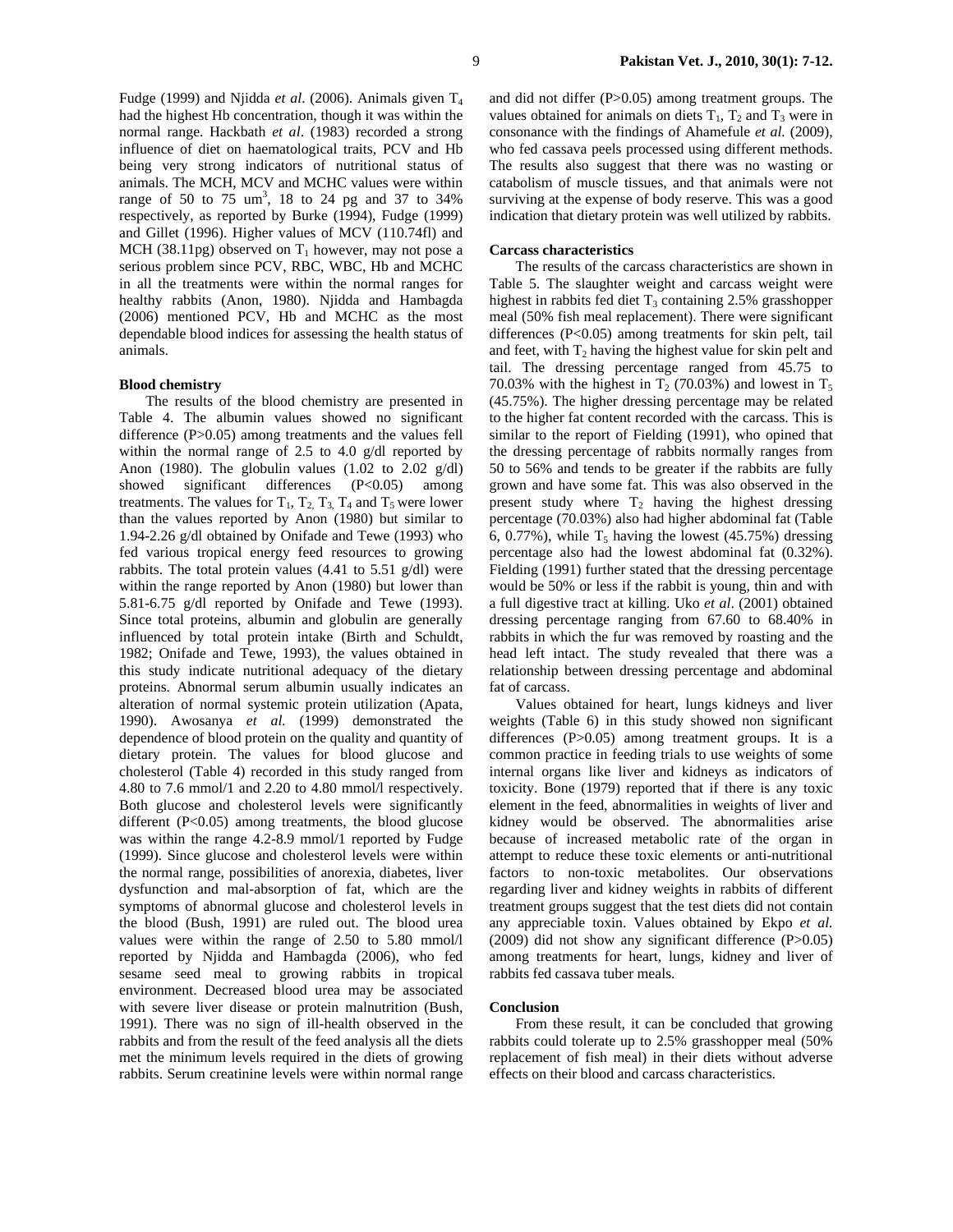|                     | <b>Treatments</b> |       |       |                |       |  |  |
|---------------------|-------------------|-------|-------|----------------|-------|--|--|
| Ingredients $(\% )$ | $\mathbf{T}_2$    |       | Т,    | $\mathbf{T}_4$ | Т,    |  |  |
| White maize         | 37.35             | 37.35 | 37.35 | 37.35          | 37.35 |  |  |
| Groundnut cake      | 17.00             | 17.00 | 17.00 | 17.00          | 17.00 |  |  |
| Groundnut haulm     | 15.00             | 15.00 | 15.00 | 15.00          | 15.00 |  |  |
| Maize bran          | 23.00             | 23.00 | 23.00 | 23.00          | 23.00 |  |  |
| Fish meal           | 5.00              | 3.75  | 2.50  | 1.25           | 0.00  |  |  |
| Grasshopper meal    | 0.00              | 1.25  | 2.50  | 3.75           | 5.00  |  |  |
| Bone meal           | 2.00              | 2.00  | 2.00  | 2.00           | 2.00  |  |  |
| Salt                | 0.50              | 0.50  | 0.50  | 0.50           | 0.50  |  |  |
| Premix              | 0.15              | 0.15  | 0.15  | 0.15           | 0.15  |  |  |

**Table 1: Composition of experimental diets** 

**Table 2: Proximate composition of experimental diets and grasshopper meal (GHM)** 

| <b>Treatments</b> |                |                |         |         |            |
|-------------------|----------------|----------------|---------|---------|------------|
|                   | $\mathbf{T}_2$ | $\mathbf{T}_3$ | $T_4$   | Т,      | <b>GHM</b> |
| 97.53             | 97.28          | 97.03          | 96.78   | 96.53   | 94.45      |
| 24.03             | 24.11          | 24.18          | 24.25   | 24.03   | 64.32      |
| 10.44             | 12.50          | 16.73          | 16.87   | 16.01   | 11.25      |
| 4.36              | 5.99           | 5.62           | 5.25    | 6.89    | 13.15      |
| 1.13              | 1.16           | 1.19           | 1.20    | 1.23    | 1.50       |
| 0.64              | 0.70           | 0.77           | 0.83    | 0.89    | 0.89       |
| 2.19              | 2.31           | 2.50           | 2.70    | 2.90    | 0.63       |
| 2851.80           | 2851.87        | 2851.95        | 2851.10 | 2852.80 | 4.23       |
|                   |                |                |         |         |            |

**\*** ME **=** Metabolizable energy

**Table 3: Effect of feeding grasshopper meal substituting fish meal on haematological indices of weaned rabbits** 

|                             | <b>Treatments</b>   |                   |                    |                    |                    |             |  |
|-----------------------------|---------------------|-------------------|--------------------|--------------------|--------------------|-------------|--|
| <b>Parameters</b>           |                     | $\mathbf{T}_2$    | 1 <sub>3</sub>     | $\mathbf{T}_4$     | $\mathbf{T}_5$     | <b>SEM</b>  |  |
| $PCV$ $(\% )$               | $34.00^{b}$         | $35.00^{b}$       | 36.00 <sup>b</sup> | 41.00 <sup>a</sup> | 36.00 <sup>b</sup> | $2.02*$     |  |
| RBC $(X10^6/\text{mm}^3)$   | $3.07^{\rm b}$      | $7.50^{\circ}$    | $6.80^{\rm a}$     | $7.30^{a}$         | 1.10 <sup>a</sup>  | $2.68*$     |  |
| WBC (x $10^3/\text{mm}^3$ ) | $9.10^a$            | 5.30 <sup>c</sup> | $5.40^\circ$       | $6.90^{b}$         | $7.50^{\rm a}$     | $1.39*$     |  |
| Hb(g/dl)                    | 11.70               | 11.70             | 9.70               | 13.70              | 9.70               | $2.36^{NS}$ |  |
| MCV(f)                      | $110.74^{\text{a}}$ | $56.69^\circ$     | $51.47^b$          | $56.16^{b}$        | $50.70^{\circ}$    | $0.32*$     |  |
| MCH(Pg)                     | $38.11^a$           | $19.6^\circ$      | $18.26^{b}$        | $18.76^{b}$        | $18.67^{\circ}$    | $0.07*$     |  |
| MCHC (%)                    | 34.41               | 33.43             | 33.44              | 33.41              | 33.49              | $7.03^{NS}$ |  |

Means within the same row with different superscripts differ significant at  $(P<0.05)$ ; NS = Non significant (P>0.05);  $* =$  significant (P<0.05).

**Table 4: Effect of feeding grasshopper meal substituting fish meal on serum metabolite of weaned rabbits** 

|                                 | <b>Treatments</b> |                   |                    |                |                   |             |  |  |
|---------------------------------|-------------------|-------------------|--------------------|----------------|-------------------|-------------|--|--|
| <b>Parameters</b>               |                   | $\mathbf{T}_2$    | T,                 |                | $\mathbf{T}_{5}$  | <b>SEM</b>  |  |  |
| Albumin $(g/dl)$                | 2.81              | 3.01              | 3.51               | 2.41           | 3.91              | $0.94^{NS}$ |  |  |
| Globulin $(g/dl)$               | $1.71^{\rm a}$    | $1.41^{b}$        | $2.02^{\rm a}$     | $1.62^{\rm a}$ | 1.02 <sup>c</sup> | $0.02*$     |  |  |
| Total protein $(g/dl)$          | 4.51              | 4.41              | 5.51               | 5.01           | 4.91              | $1.19^{NS}$ |  |  |
| Glucose $(mmol/L)$              | $6.50^{\rm a}$    | 4.80 <sup>b</sup> | $6.40^{\rm a}$     | $7.60^{\rm a}$ | $6.10^{a}$        | $1.32*$     |  |  |
| Cholesterol (mmol/L)            | $2.80^{\rm a}$    | 4.00 <sup>b</sup> | $2.20^{\rm d}$     | $3.50^{\circ}$ | 4.80 <sup>a</sup> | $0.22*$     |  |  |
| Blood urea $(mmol/L)$           | $3.10^a$          | $2.90^{b}$        | $2.60^{b}$         | $3.00^{\rm a}$ | $4.90^{\rm a}$    | $0.71*$     |  |  |
| Creatinine $(\mu \text{mol/L})$ | $63.10^a$         | $67.11^{\circ}$   | 54.11 <sup>b</sup> | $52.10^{b}$    | $66.10^a$         | $4.65*$     |  |  |

Mean within the same row with different superscripts significantly different (P<0.05); NS = Non significant (P>0.05);  $* =$  significant (P>0.05); SEM = Standard Error of Means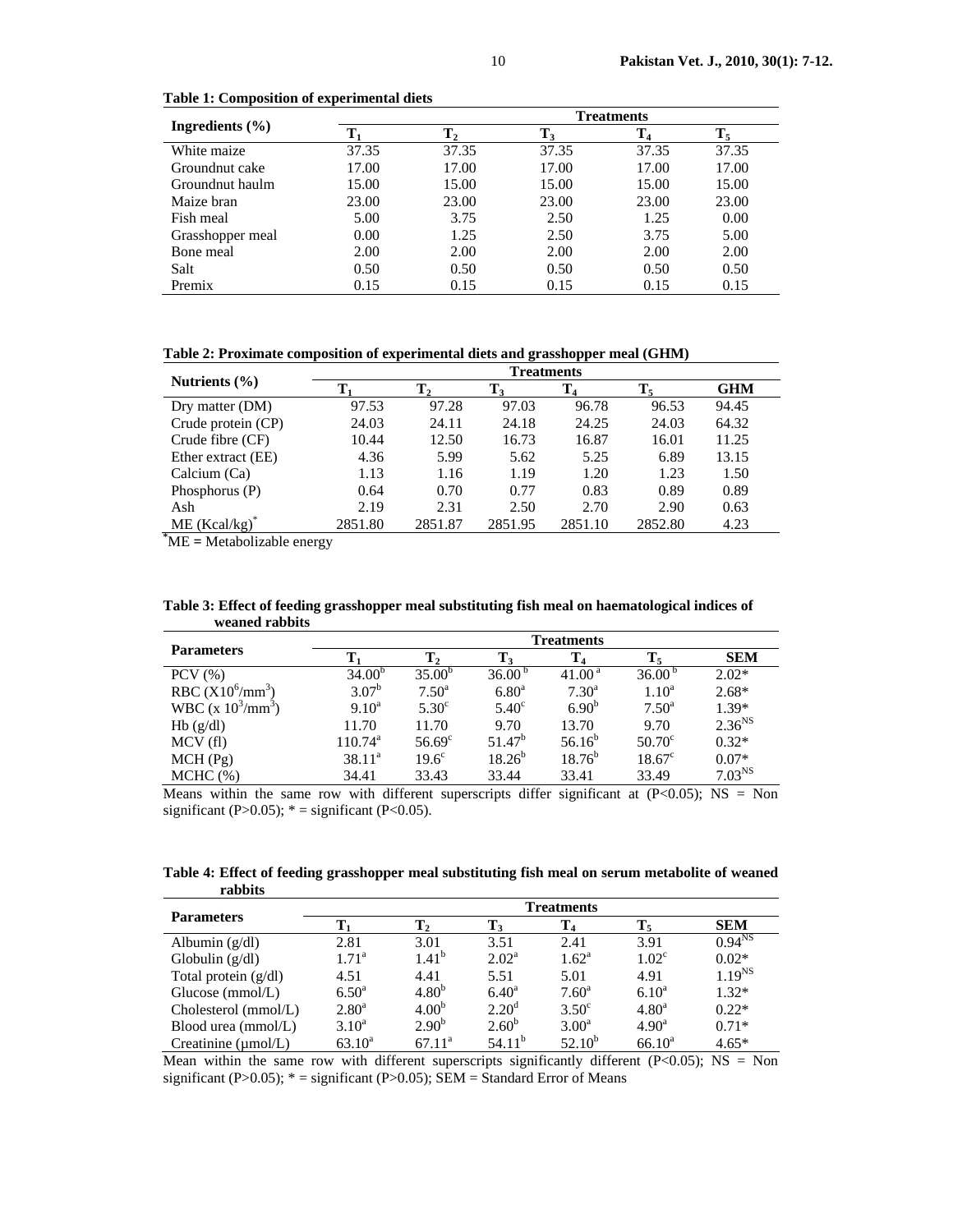|                                                      | <b>Treatments</b>  |                      |                  |                      |                   |                          |  |
|------------------------------------------------------|--------------------|----------------------|------------------|----------------------|-------------------|--------------------------|--|
| <b>Parameters</b>                                    | $\mathbf{T}_1$     | $\mathbf{T_{2}}$     | $\mathbf{T}_3$   | $\mathbf{T_4}$       | $\mathbf{T}_5$    | <b>SEM</b>               |  |
| <b>Numbers of Rabbits</b>                            | 3                  | 3                    | 3                | 3                    | 3                 | $\overline{\phantom{0}}$ |  |
| Slaughter weight $(g)$                               | $1250.00^{\circ}$  | 1166.00 <sup>d</sup> | $1483.00^a$      | 1450.00 <sup>b</sup> | $1020.00^{\circ}$ | $0.27*$                  |  |
| Carcass weight $(g)$                                 | $700.00^{\circ}$   | $816.66^{\circ}$     | $866.66^{\circ}$ | 800.00 <sup>b</sup>  | $466.66^{\circ}$  | $0.15*$                  |  |
| Percentage (%)                                       | 56.00 <sup>b</sup> | $70.03^{\text{a}}$   | $58.43^{b}$      | $55.17^{b}$          | $45.75^{b}$       | $4.21*$                  |  |
| Body component expressed as percent slaughter weight |                    |                      |                  |                      |                   |                          |  |
| Head                                                 | 9.10               | 11.32                | 8.81             | 8.03                 | 10.97             | 3.06 <sup>NS</sup>       |  |
| Skin pelt                                            | $10.12^a$          | $12.29^{\rm a}$      | $6.59^{b}$       | $7.02^b$             | $8.31^{a}$        | $2.28*$                  |  |
| Tail                                                 | 0.61 <sup>a</sup>  | $0.76^{\circ}$       | $0.25^{\rm b}$   | $0.27^{\rm b}$       | $0.22^{b}$        | $0.08*$                  |  |
| Feet                                                 | $0.72^{\rm a}$     | $2.68^{b}$           | $2.28^{b}$       | 2.08 <sup>b</sup>    | 0.89 <sup>c</sup> | $0.28*$                  |  |
| Shoulder/forelegs                                    | 9.95               | 9.45                 | 7.37             | 8.75                 | 9.98              | $0.22^{NS}$              |  |
| Racks/ribs                                           | 9.95               | 9.83                 | 8.25             | 8.43                 | 11,97             | $0.09^{NS}$              |  |
| Loin                                                 | 14.02              | 15.20                | 15.16            | 15.34                | 14.25             | 3.25 <sup>NS</sup>       |  |
| Hind legs                                            | 17.81              | 19.14                | 18.59            | 17.11                | 18.62             | 3.17 <sup>NS</sup>       |  |

**Table 5: Effect of feeding grasshopper meal substituting fish meal on carcass characteristics of weaned rabbits**

Mean within the same row with different superscripts significantly different  $(P<0.05)$ ; NS = Non significant (P $>0.05$ );  $* =$  significant; SEM = Standard Error of Means

**Table 6: Effect of feeding grasshopper meal substituting fish meal on organ weight of weaned rabbits** 

|                        | <b>Treatments</b> |                  |                     |                      |                   |                    |  |
|------------------------|-------------------|------------------|---------------------|----------------------|-------------------|--------------------|--|
| <b>Parameters</b>      | Т.                | $T_{2}$          | $\mathbf{T}_3$      |                      | $\mathbf{T}_5$    | <b>SEM</b>         |  |
| Number of rabbits      | 3                 |                  | 3                   |                      |                   |                    |  |
| Slaughter weight $(g)$ | $1250.00^a$       | $1166.00^a$      | $1483.00^a$         | 1450.00 <sup>b</sup> | $1020.00^{\circ}$ | $0.27*$            |  |
| Carcass weight $(g)$   | $700.00^a$        | $816.66^{\circ}$ | 866.66 <sup>ª</sup> | 800.00b              | $466.66^{\circ}$  | $0.15*$            |  |
| Heart                  | 0.35              | 0.38             | 0.22                | 0.28                 | 0.27              | 2.00 <sup>NS</sup> |  |
| Liver                  | 3.11              | 3.61             | 3.01                | 3.27                 | 3.52              | $1.37^{NS}$        |  |
| Lungs                  | 0.63              | 0.66             | 0.63                | 0.76                 | 0.67              | $0.07^{NS}$        |  |
| Kidney                 | 0.86              | 0.85             | 0.76                | 0.57                 | 0.67              | $0.14^{NS}$        |  |
| Abdominal fat          | $0.52^b$          | $0.77^{\rm a}$   | $0.38^{a}$          | $0.39^{a}$           | $0.34^{b}$        | $0.19*$            |  |

Mean within the same row with different superscripts significantly different  $(P<0.05)$ ; NS = Non significant (P $>0.05$ ); \*= significant; SEM = Standard Error of Means

## **REFERENCES**

- Aduku AO and JO Olukosi, 1990. Rabbit Management in the Tropics: Production, Processing. Utilization, Marketing Economics, Practice, Research and Future Prospects. Living Book Series. GU Publication, Abuja FCT Nigeria.
- Ahamefule FO, GO Eduok, A Usman, KU Amaefule, BE Obua and SA Oguike, 2009. Blood biochemistry and haematology of weaner rabbits fed sun dried, ensiled and fermented cassava peel based diets. Pakistan J Nutr 5(3): 248 – 253.
- Ahamefule FO, BE Obua, IA, Ukweni, MA Oguike and RA Amaka, 2008. Haematological and biochemical profile of weaner rabbits fed raw or processed pigeon pea seed meal based diets. African J Agri Res 3(4): 315-319.
- Ajagbonna OP, KI Onifade and U Suleman, 1999. Haematological and biochemical changes in rats given extracts of *Calotropis procera.* Sokoto J Vet Sci, 1: 36-42.
- Animashahun RA, SO Omoikhoje and AM Bamgbose, 2006. Haematological and biochemical indices of weaner rabbits fed concentrates and *Syndrella nodiflora* forage supplement. Proc of  $11<sup>th</sup>$  Ann Conf

Anim Sci Assoc of Nigeria. Institue of Agricultural Research and Training, Ibadan, Nigeria, pp: 29-32.

- Anon, 1980. Guide to the Care and Use of Experimental Animals. Vol 1. Canadian Council of Animal Care. Ontario, Canada. pp: 185–190.
- Awosanya B, JR Joseph, DF Apata and MA Agbola, 1999. Performance, blood chemistry and carcass quality attributes of rabbits fed raw and processed pueraria seed meal. Trop J Anim Sci, 2(2): 89–96.
- AOAC, 2002. Official Methods of Analysis of Official Chemists.  $17<sup>th</sup>$  Ed. Association of Analytical Chemists, Washington DC, USA.
- Apata DF, 1990. Biochemical, nutritional and toxicological assessment of some tropical legume seeds. PhD Thesis, University of Ibadan, Nigeria.
- Bhatti JA, M Younas, M Abdullah, ME Babar and H. Nawaz, 2009. Feed intake, weight gain and haematology in Nili Ravi buffalo heifers fed on Mot grass and Barseem fodder substituted with Saltbush (*Atriplex amnicola*). Pakistan Vet J, 29(3): 133-137.
- Birth DF and GH Shculdt, 1982. Effects of the different sources and levels of protein fed to Syrian hamsters on growth, protein, utilization and selected blood proteins. Lab Anim Sci, 32: 617–630.